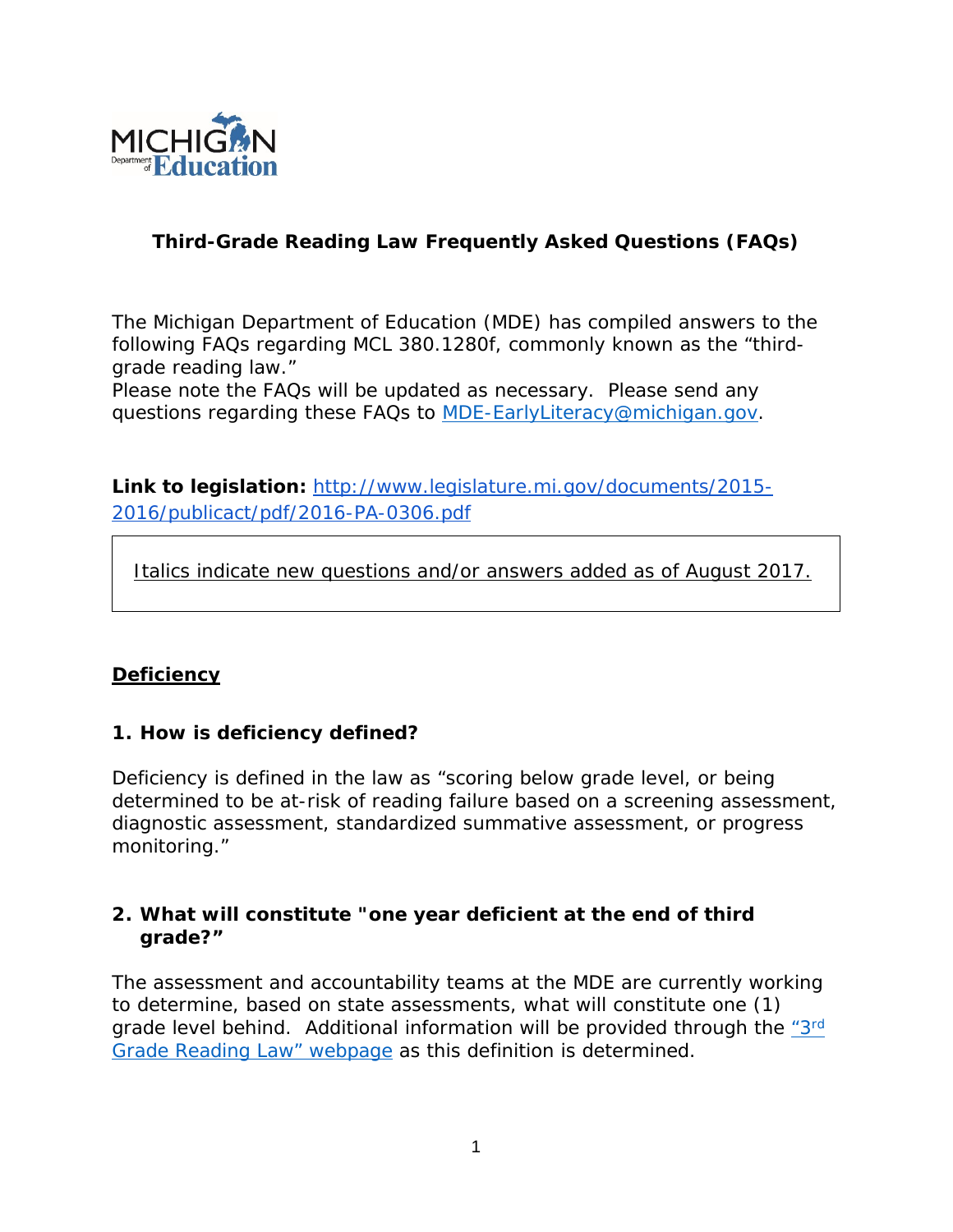## **Instruction and Intervention**

## **1. How can we best prepare students for success on the 3rd grade summative assessment (M-STEP)?**

The M-STEP is Michigan's English Language Arts (ELA) state summative assessment. As such, it is matched with the rigor and content of the Michigan state academic standards. Initially used three years ago, the M-STEP assesses in formats that may be new to some educators. All Michigan educators are encouraged to familiarize themselves with the Michigan state academic standards as well as the M-STEP assessment to understand what students will be expected to know and do at each grade level. Information on th[e](http://www.michigan.gov/mde/0,4615,7-140-22709_70117---,00.html) this assessment can be found at the [M-STEP Resource Page.](http://www.michigan.gov/mde/0,4615,7-140-22709_70117---,00.html) In addition, instruction should be based on the [Michigan ELA Standards for K-3.](http://www.michigan.gov/mde/0,4615,7-140-28753_64839_65510---,00.html) The [Essential Instructional Practices in Early Literacy](http://www.gomaisa.org/sites/default/files/K-3%20Literacy%20Essentials%203.2016.pdf) will further support student literacy skills and should lead to success on the 3rd grade ELA summative assessment.

# **2. What is a reading program?**

A reading program is a locally determined system of assessment, instruction, curriculum and resources. This system is used to provide evidenced-based instruction on literacy for all students.

## **3. How do I know if my district's reading program meets the requirements in the law?**

The law requires that the assessment, instruction, curriculum, and resources of a program be evidence-based; which means based in research and with proven efficacy. Additional guidance on the determination of whether a program is evidence-based will be provided in the future.

## **4. What is evidence-based instruction as defined in the Third-Grade Reading Law (MCL.380.1280f)?**

In this legislation, "evidence-based" means based in research and with proven efficacy. Additional guidance on this definition will be provided in the future and will be linked to the ESSA definition for continuity.

### **5. If a student is retained in 3rd grade, does the reading instruction and intervention need to incorporate opportunities to master grade 4 state standards in other core academic areas?**

If applicable and appropriate for the needs of the student.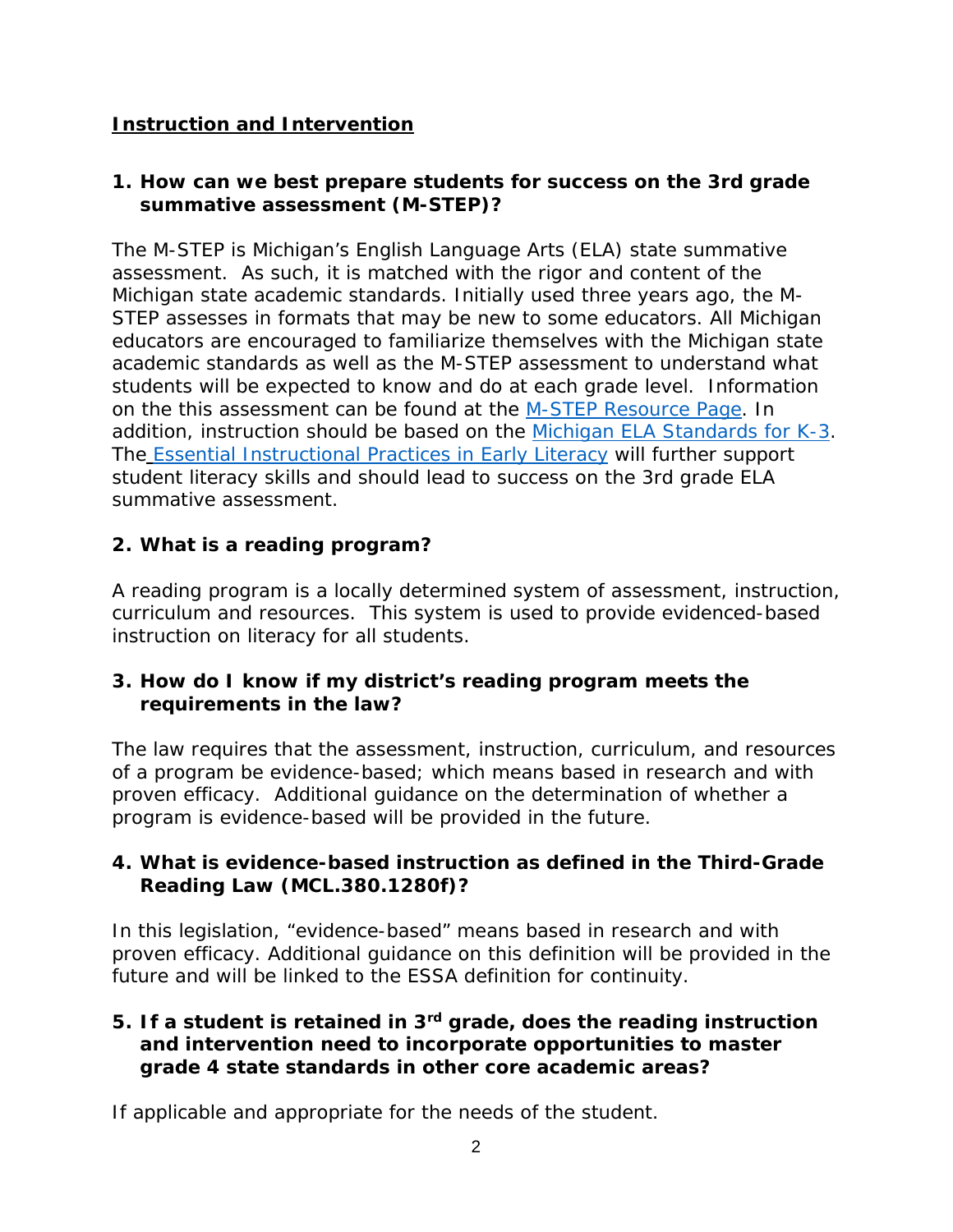## **Assessment**

## **1. What is the status of the "approved" assessment system MDE is to provide?**

The assessment information has been released. Please visit the website and follow the link for details. Please plan to read all the information in detail. [http://www.michigan.gov/mde/0,4615,7-140-28753\\_74161---,00.html](http://www.michigan.gov/mde/0,4615,7-140-28753_74161---,00.html)

### **2. How does the MDE define initial and extensive assessments?**

An initial assessment is an assessment that will be delivered to all students, cover a broad aspect of the standards, and assist with identifying a possible area of concern for a student in English Language Arts. Schools should select one initial assessment from the approved list for use during the 2017- 18 school year.

An extensive assessment is an assessment that will be delivered to students who display a deficiency, will provide a more in-depth look at student ability and will produce support for the placement of students into intervention tiers.

#### **3. When do we have to begin administering assessments from the approved assessment system and to whom?**

Assessments must be delivered to students in Grades K-3 beginning in Fall 2017. The initial assessment component of the assessment system (see prior question) must be delivered to all students within the first 30 school days of the academic year.

### **4. When outlining assessment accommodations on an Individual Education Plan (IEP), are the initial and extensive assessments given considered state or district assessments?**

The initial and extensive assessments are district assessments. A state assessment is a required summative assessment used for accountability purposes. Student needs should be outlined in a student's IEP. The provisions in that IEP should address how those needs are being addressed. Accommodations selected for classroom, district and state assessments should mirror that which is provided during instruction, according to the needs of the student.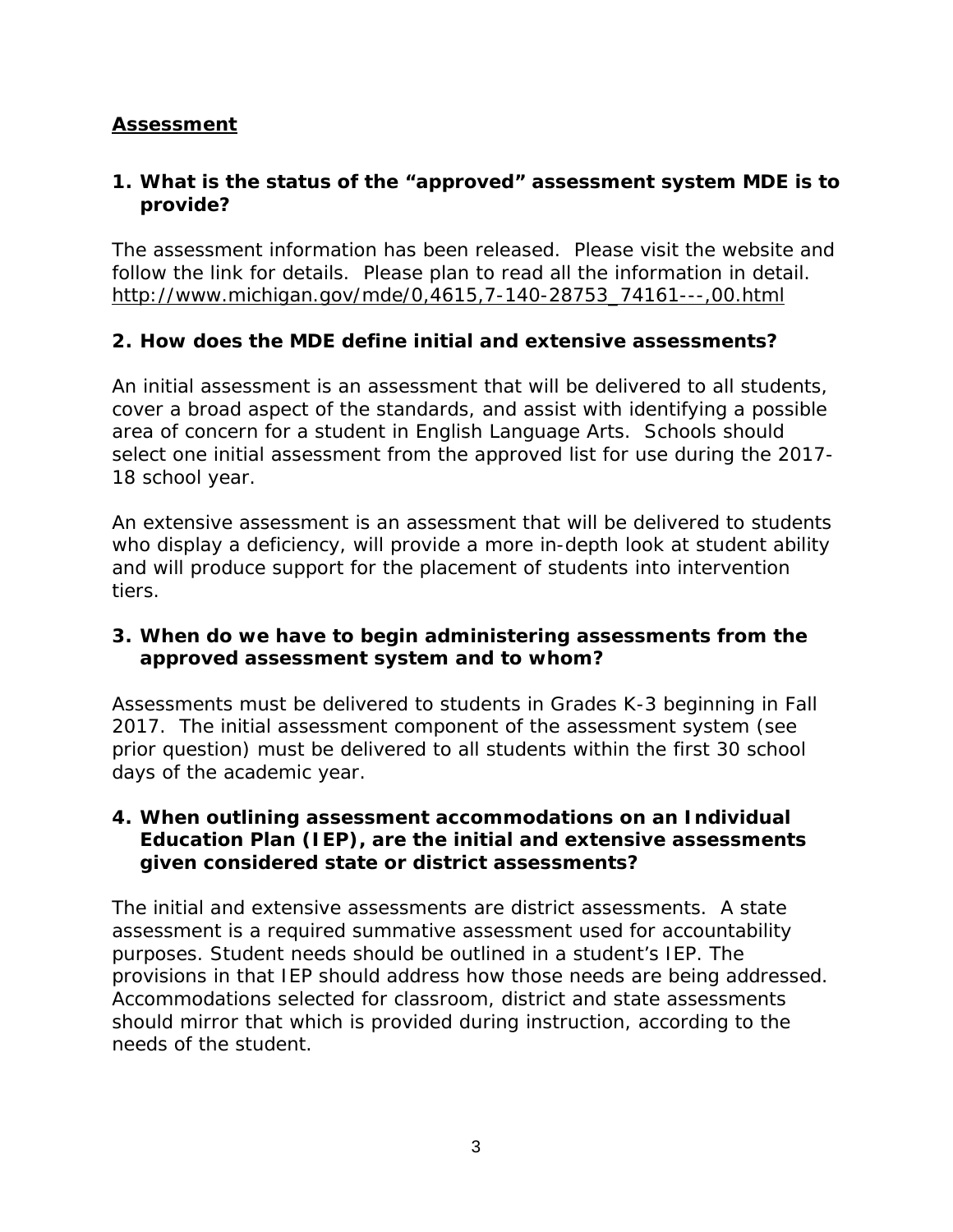### **5.** *Must students who take MI-Access participate in the district assessments required in the third-grade reading law? (New question added in August 2017)*

*There is no exemption from the district assessments for the third-grade reading law. The IDEA at 34 CFR Section 300.320(a)(6)(ii) states, "If the IEP Team determines that the child must take an alternate assessment instead of a particular regular State or districtwide assessment of student achievement, a statement of why—(A) The child cannot participate in the regular assessment; and (B) The particular alternate assessment selected is appropriate for the child." An IEP team does not have the authority to exempt any student from a statewide assessment. The IEP team can only determine that a student take an alternate assessment.*

# **6.** *What is the assessment expectation for students who are severely cognitively impaired? (New question added in August 2017)*

*All students are required to be assessed in kindergarten through third grade to screen and diagnose reading difficulties, inform instruction and intervention needs, and assess progress towards a growth target under MCL 380.1280f. Students with significant cognitive impairments are instructed with alternate academic content standards. To comply with the third-grade reading law, districts should select an initial (screener/benchmark) reading assessment for all students in the first 30 days of school. Districts should determine which alternate initial assessment tool they think is best for assessing the reading level of this population of students. This may involve using a commercial alternate reading screener, or creating a local tool. Students for whom additional reading level information is needed beyond the initial alternate assessment tool, must be given an extensive (diagnostic) reading level assessment. The extensive alternate reading level assessment may be a commercial alternate reading tool, or districts may decide to develop their own alternate extensive reading level tool.*

## **7.** *Can the Kindergarten Readiness Assessment (KRA)/Kindergarten Entry Observation (KEO) be included on the assessment list? (New question added in August 2017)*

*The department sees value in using a developmentally appropriate, comprehensive assessment for young students. If a district finds that the reading portion of its chosen KRA/KEO is appropriate to substitute for one of their assessments [Initial (including benchmark and screener assessments) or Extensive (primarily diagnostic assessments)] the department will consider such use appropriate for the 2017-2018 academic year.*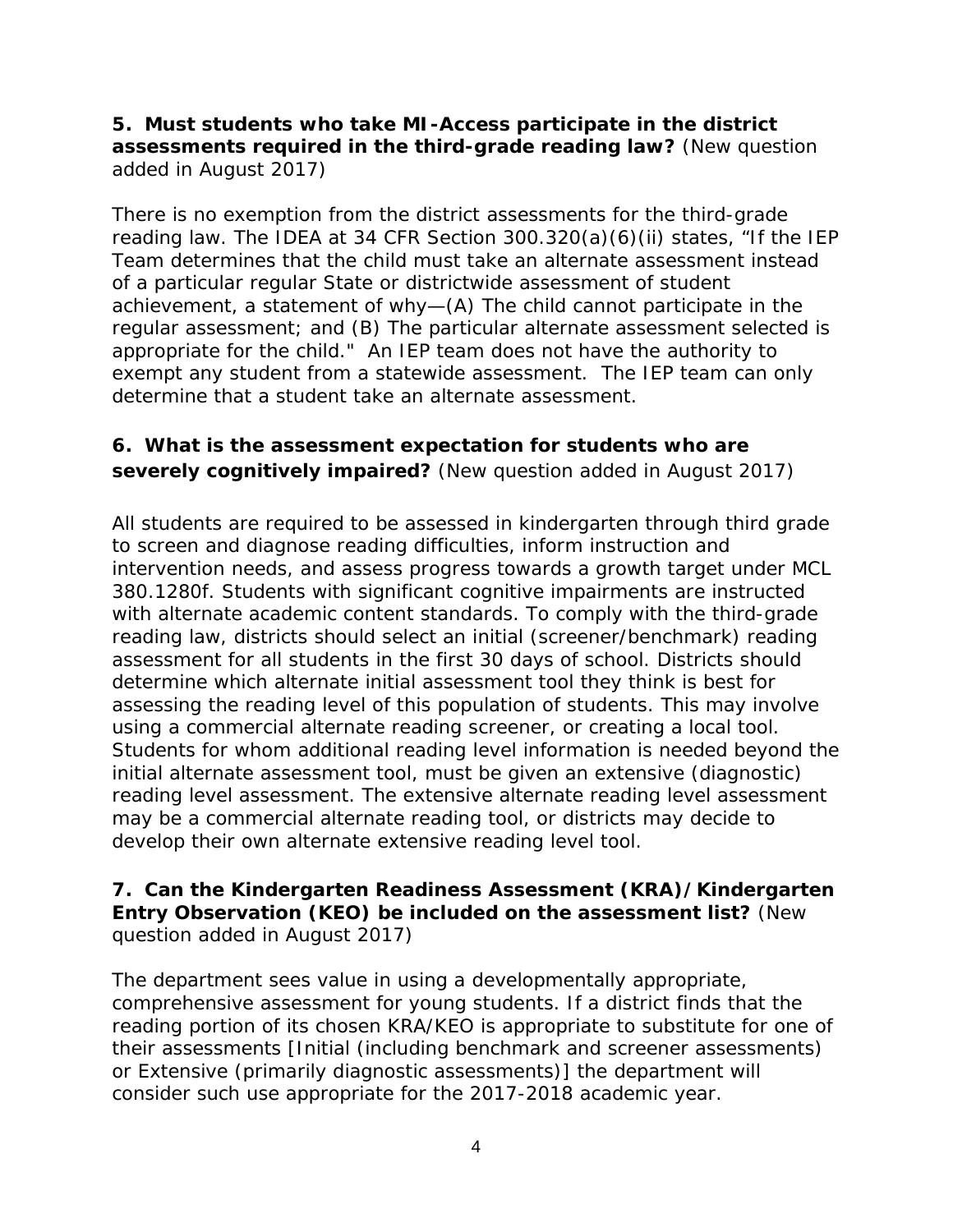### **8.** *Does the initial assessment have to be given three times per year? (New question added in August 2017)*

*The delivery of the assessment system must take place three times per year. The initial assessment is part of this system. However, the delivery of the initial three times per year may be an inappropriate increase of testing time for some students – specifically those receiving a large amount of extensive assessments, progress monitoring, and intervention. Therefore, for the 2017-2018 academic year, if a district finds it in the best interest of the student to only receive the initial assessment twice, the department will approve this action. The department believes that if progress monitoring, extensive, and additional assessments are being used by classroom teachers to appropriately measure student achievement toward the mastery of the ELA standards, the data is being collected appropriately for students. The department would not support only using the Initial assessment once per year. The intent of these assessments is to provide a clear understanding of how a student is progressing toward mastery of a broad scope of the ELA standards. Therefore, delivery at least twice per year is needed.* 

### **9. What assessment is used to 'trigger' retention and when does the retention part go into effect?**

The 3rd grade state summative assessment will be used to 'trigger' retention beginning with the 2019-2020 school year.

### **10. How do the Essential Instructional Practices fit in with our assessment system?**

The [Essential Instructional Practices](http://www.gomaisa.org/sites/default/files/K-3%20Literacy%20Essentials%203.2016.pdf) are a set of practices to support what research suggests will have a positive impact on literacy development. The practices, in conjunction with the assessments, can be used to build an effective literacy program.

## **11. Who will determine what constitutes "deficiency" on the various assessments?**

The guidelines for what constitutes a deficiency are determined at the local level. This determination should be based on the selected assessments utilized by the school district. The assessment results assist with predicting those students who are at-risk of falling one, or more, grade-levels behind on the third-grade Michigan ELA summative assessment (M-STEP).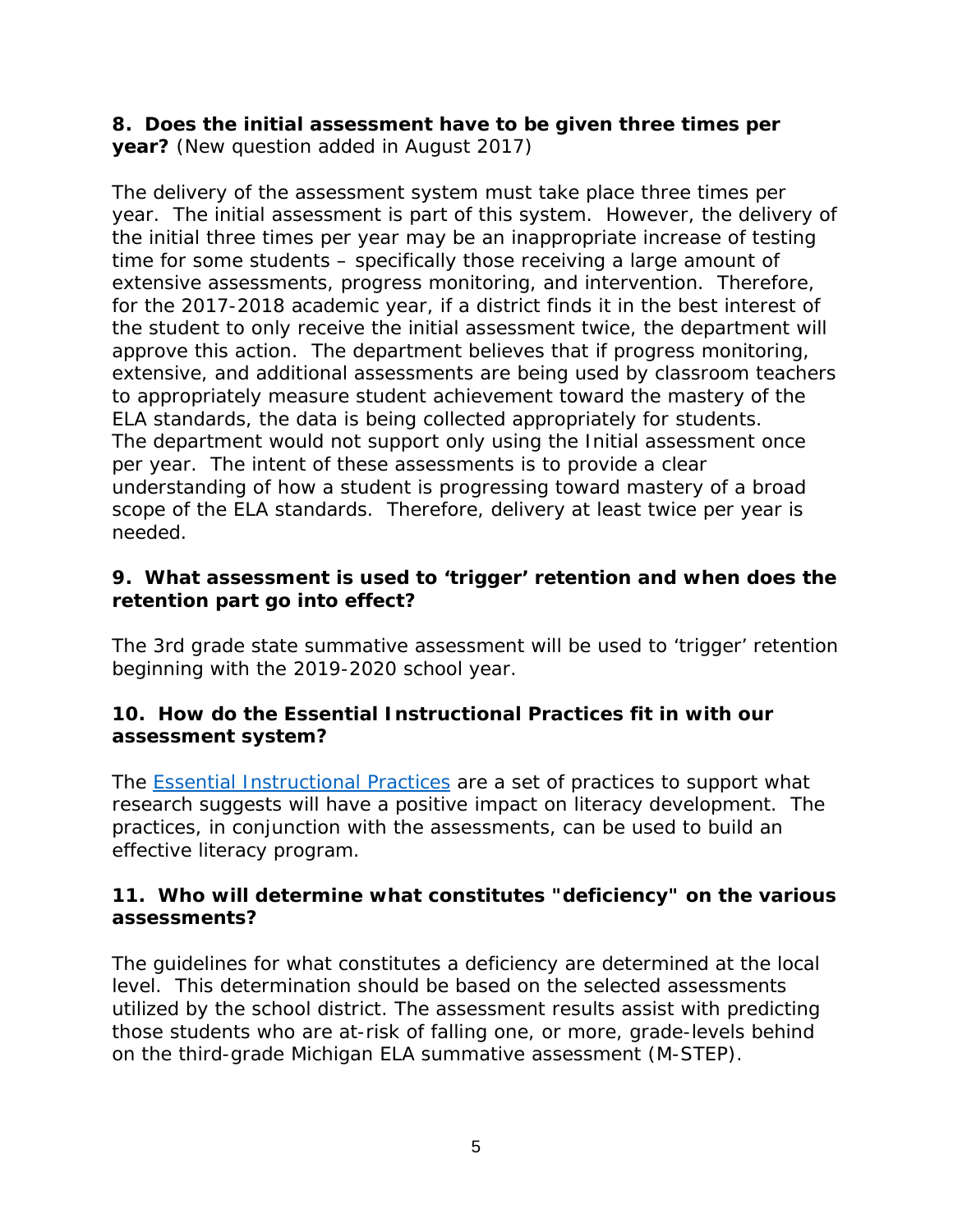### **12. How do we ensure we continue to focus on the whole child while simultaneously using predictability of the assessments administered before the third-grade state assessment?**

In addition to addressing reading deficits, schools and public school academies (PSAs) will need to reflect on what they know about student learning and simultaneously address social emotional skills and mental wellbeing to ensure the growth needed. Schools and PSAs can utilize observational assessment, integration of literacy practices across content areas, and Essential Instructional Practices for literacy, in addition to other methods, to help students succeed.

### **13. Can school districts request an initial assessment waiver for 2017-18 if they do not currently have an initial assessment at 3rd grade because they are preparing to use the Michigan Early Literacy Assessment that will be available in 2018-19?**

Because the requirements are identified in law, no waivers are available. However, for districts selecting the Michigan Early Literacy Assessments in grades K, 1 and 2 as their initial assessment meeting the requirements of MCL 380.1280f (Third-grade Reading Law), the MDE understands that a district may not have an initial assessment for grade three for the 2017- 2018 academic year. In this instance, the department will work with local districts to investigate their current assessment system for grade three and determine the best fit for their meeting the requirements of the Third-grade Reading Law for the 2017-2018 year.

If you would like to discuss this scenario with department representation, please contact [MDE-earlyliteracy@michigan.gov](mailto:MDE-earlyliteracy@michigan.gov) before September 15, 2017.

## *14. Are districts still required to deliver a benchmark assessment to students in grades K-2? (New question added in August 2017)*

*Yes, districts must meet the requirements of the third-grade reading law (MCL 380.1280f) by selecting an initial assessment from the list of approved assessments. The Michigan Early Literacy Benchmark Assessment, as specified in the current state aid appropriations law [PA 108 of 2017, Section 104 c (5)], qualifies as such an assessment. Districts must also meet the requirements of PA 108 of 2017, Section 104 c (5) by continuing to administer a benchmark assessment in mathematics in grades K – 2 in the*  fall and spring, as the third-grade reading law (MCL 380.1280f) does not *address mathematics.*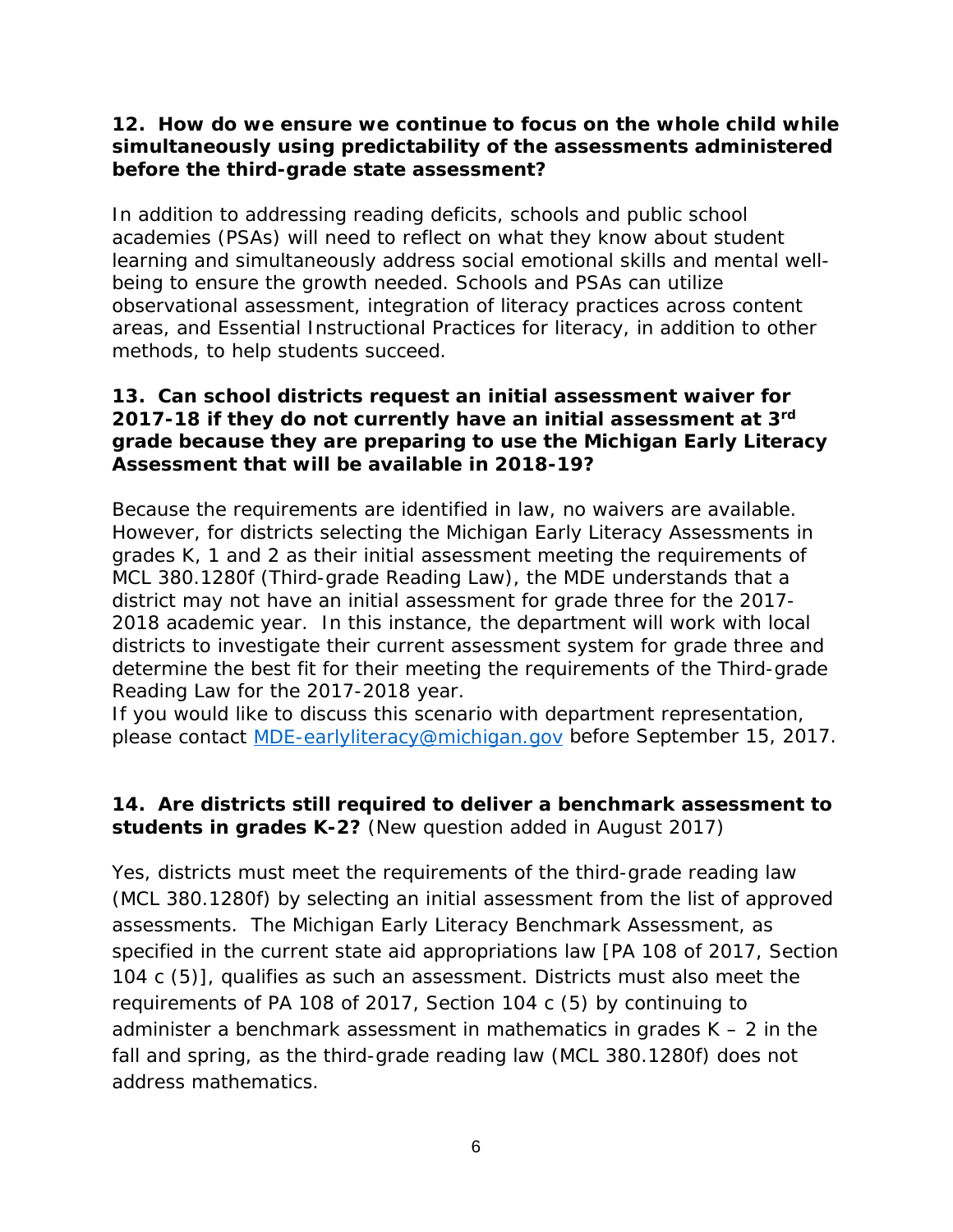## **Individual Reading Improvement Plan (IRIP)**

# **1. What is an Individual Reading Improvement Plan (IRIP)?**

The IRIP describes the reading intervention services a pupil needs to remedy the reading deficiency.

### **2. When do I start creating IRIPs for students with reading deficiencies?**

The district should begin creating IRIPs during the 2017-2018 school year for students in grades K-3 within 30 days of the student showing a deficit.

### **3.** *What if within the 30 days a student goes from deficient to proficient? Does there still need to be an official IRIP? (New question added in August 2017)*

*Need for an IRIP should be based on the full assessment system, including classroom assessments and formative practices and be provided to students as needed to support learning and literacy proficiency.*

## **4. Are students in a "young fives" and developmental kindergarten program required to have an IRIP?**

Yes, if they show a deficiency.

## **5. Are students with Individual Education Plans (IEP's) exempt from the IRIP?**

No, students with IEPs are not exempt from the IRIP.

## **6. Can the student's IEP be considered a student's IRIP?**

No. Legislation requires that any student exhibiting a reading deficiency must have an IRIP. An IRIP is needed for students to document and address the reading deficiencies and interventions. An IRIP is not a legal document for IDEA requirements. However, the IRIP may reference a student's IEP, if appropriate.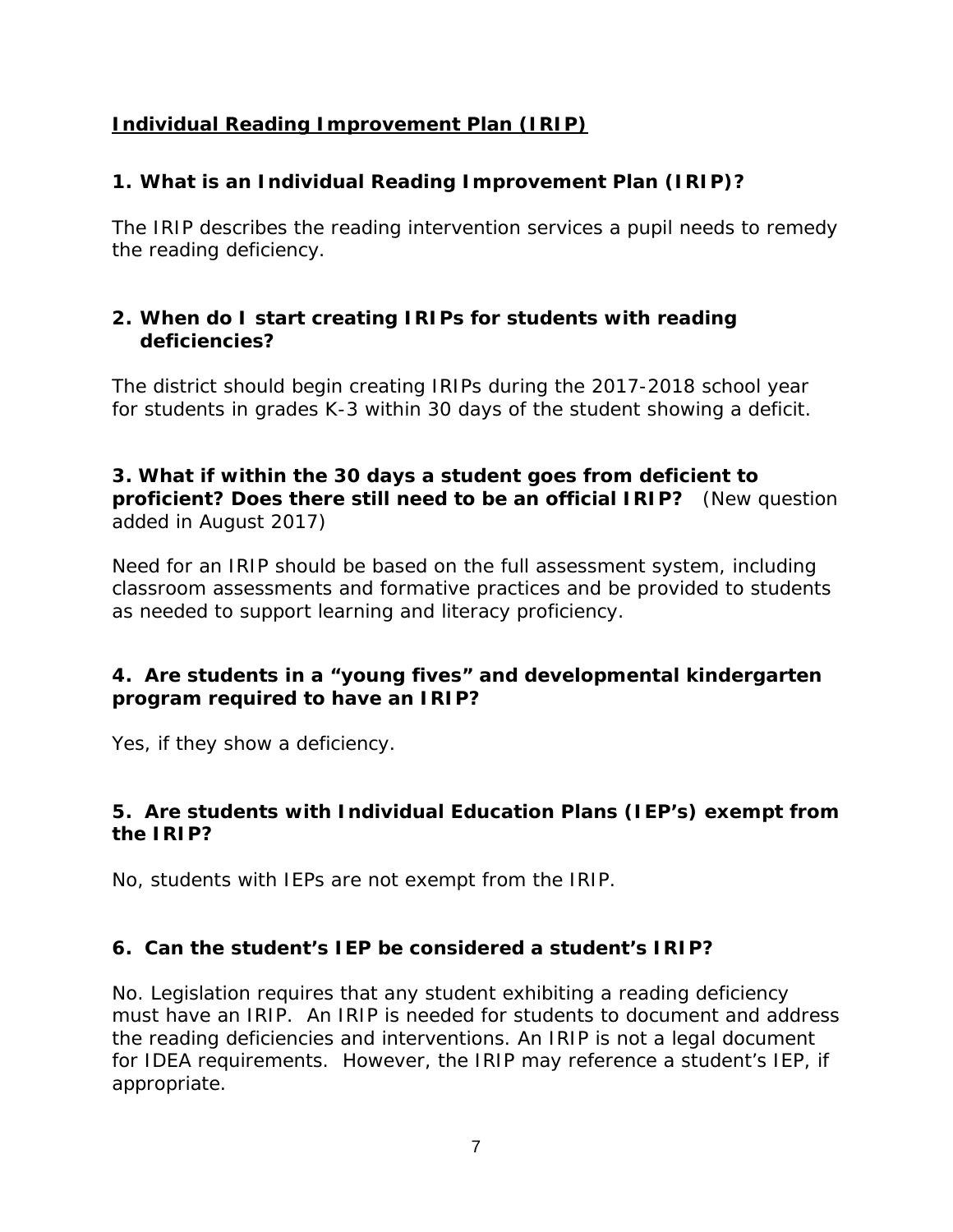## **7.** *Is it reasonable and appropriate for the IRIP to be delivered by the special education teacher as part of special education service time? (New question added in August 2017)*

*Yes, but the IEP should address the reading goals that the special education teacher will be working on this. The IRIP is not a legal document for IDEA requirements. The IRIP may reference an IEP, if appropriate.*

## **8.** *Will the MI-Access ELA assessment be appropriate for the determination of need for an Individual Reading Improvement Plan? (New question added in August 2017)*

*MI-Access ELA assessment is a state level summative assessment and should never be used as a screener or individualized achievement test.*

## **9. Will a standard format or template to facilitate the development of IRIPs be developed?**

Districts and PSAs must create the plan process based upon their own context and needs. The identified process is then used to create each IRIP with the pupil's teacher, school, principal, and parent or legal guardian and other pertinent school personnel. The IRIP describes the reading intervention services the pupil will receive. This intensive intervention plan should be used until the pupil no longer has a reading deficiency and be modified as needed based on identified student needs.

The MDE recommends that districts and PSAs revise the plan as necessary according to demonstrated student needs. Teams may also want to explicitly address special education and English learners through a specific section of this plan.

The MDE is working with the Early Literacy Task Force (an expert-led leadership group working with MAISA) to identify a possible model IRIP, and is working with university experts to develop a protocol for developing and reviewing an IRIP, which can be applied to a variety of models or templates that a school district or PSA might use. Additional information regarding these resources will be posted on the MDE website when available.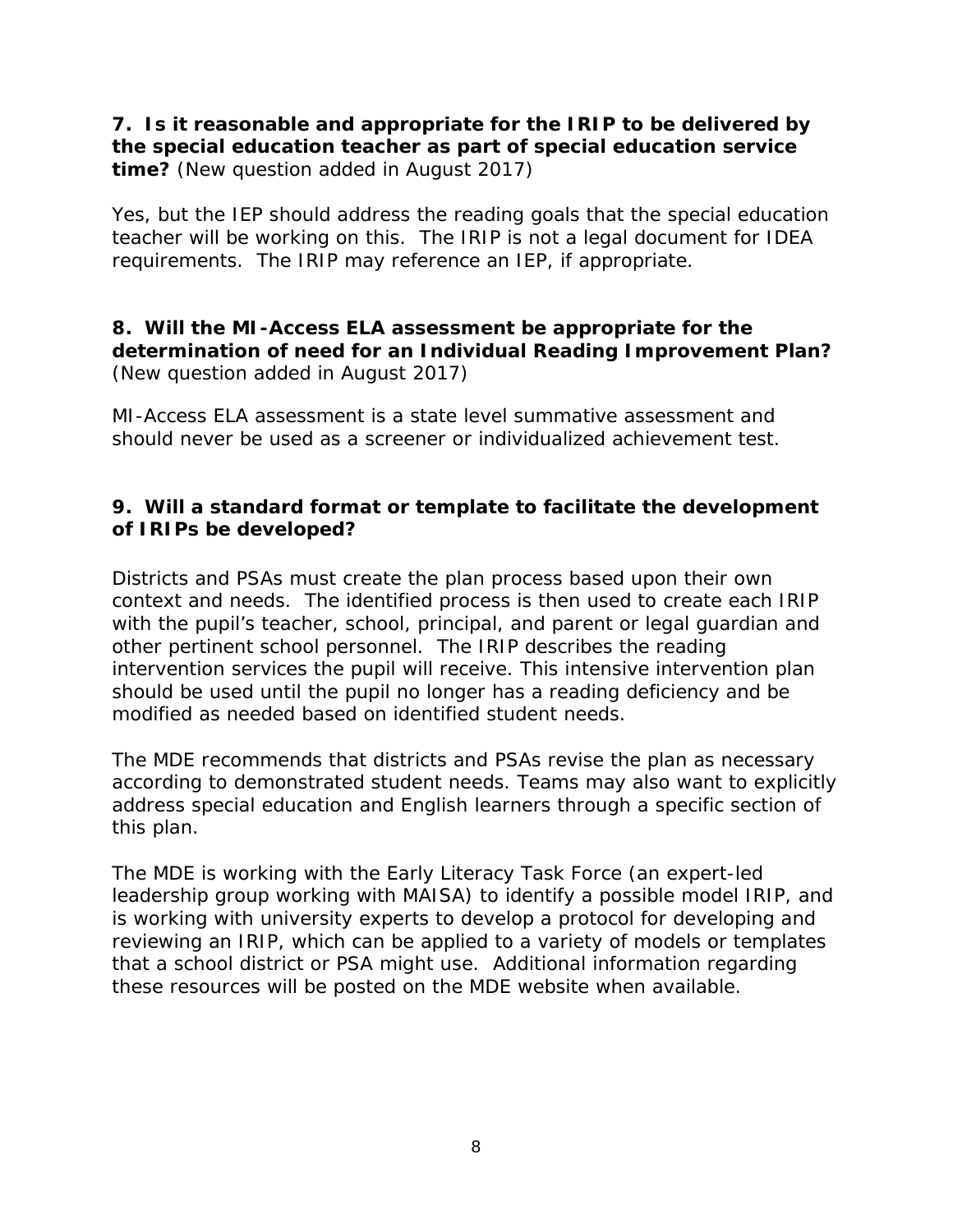# **10. Will the standard format include procedural safeguards?**

Districts and PSAs are encouraged to create policies to handle complaints specific to IRIPs and retention.

# **11.** *Do parents of the students also need to be notified of the deficiency and be provided tools to support as required by the thirdgrade reading law? (New question added in August 2017)*

*Yes, the school and parents should work together to address the identified deficiency.*

## **12. What are the options if parents dissent/opt out of signing/agreeing to an IRIP?**

The law does not provide an opt-out process. Districts and PSAs are encouraged to maintain communication with parents and guardians about their student's reading progress and plan. Districts and PSAs are required to document efforts by the student's school to engage the parent or legal guardian and whether those efforts were successful. They are also required to document any dissenting opinions expressed by school personnel or a parent or guardian concerning the individual reading improvement plan.

## **Read-at-Home Plan**

### **1. Does there have to be Read-at-Home plan for grades K-3 or just grade 3?**

In grades K-3, tools need to be provided to parents to address the deficiency or delay at home. The legislation does not specifically address a Read-at-Home plan until grade 3. While the Read-at-Home plan is only required at grade 3, districts are encouraged to provide this plan for all students in K-3 as well as for students who are passed on to grade 4 who exhibit a reading deficiency.

## **2. Will there be standard supports for Read-at-Home plans and professional development for parents or caregivers?**

Districts and PSAs have the authority to determine the format and content of Read-at-Home plans and professional development for parents and caregivers.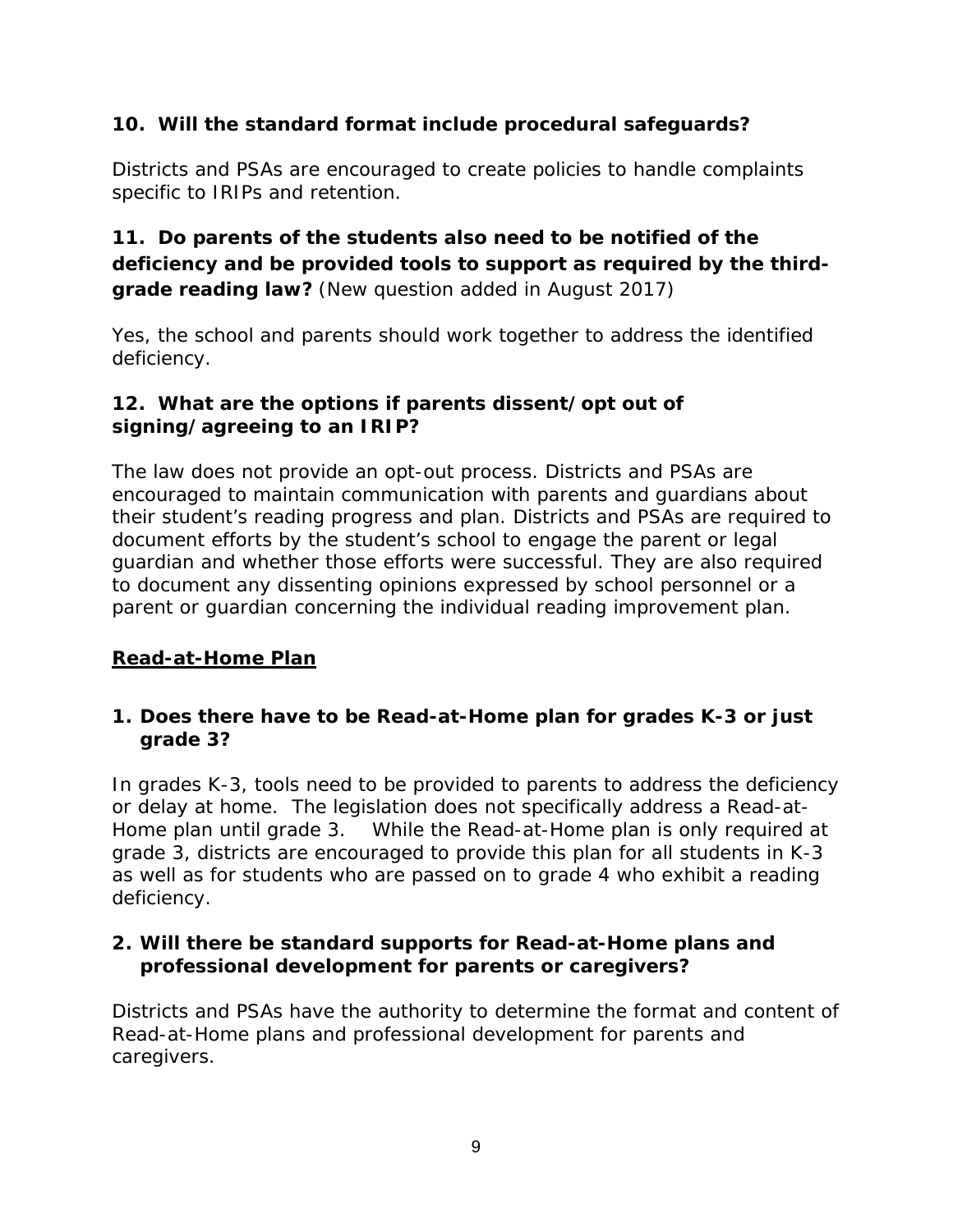## **Coaching**

## **1. If a district does not have an early literacy coach, would they rely on the Intermediate School District (ISD) early literacy coach?**

The legislation states that districts are expected to utilize their ISD early literacy coach at a minimum.

## **Portfolios**

## **1. Will MDE provide portfolio guidelines?**

The MDE will provide support around Portfolio-Based assessments, but not specific to this legislation. Districts should create standards and practices that align with their assessment systems and instructional delivery.

## **2. If the portfolio demonstrates proficiency in ALL subject areas, except for ELA, is that a reason for a Good Cause Exemption?**

The law states that the student must demonstrate BOTH proficiency on all subject areas assessed on the grade 3 state assessment other than English language arts AND demonstrate proficiency in Science and Social Studies as shown through the pupil portfolio and as determined by the teacher who provided the grade 3 instruction to the pupil in Science and Social Studies, as applicable.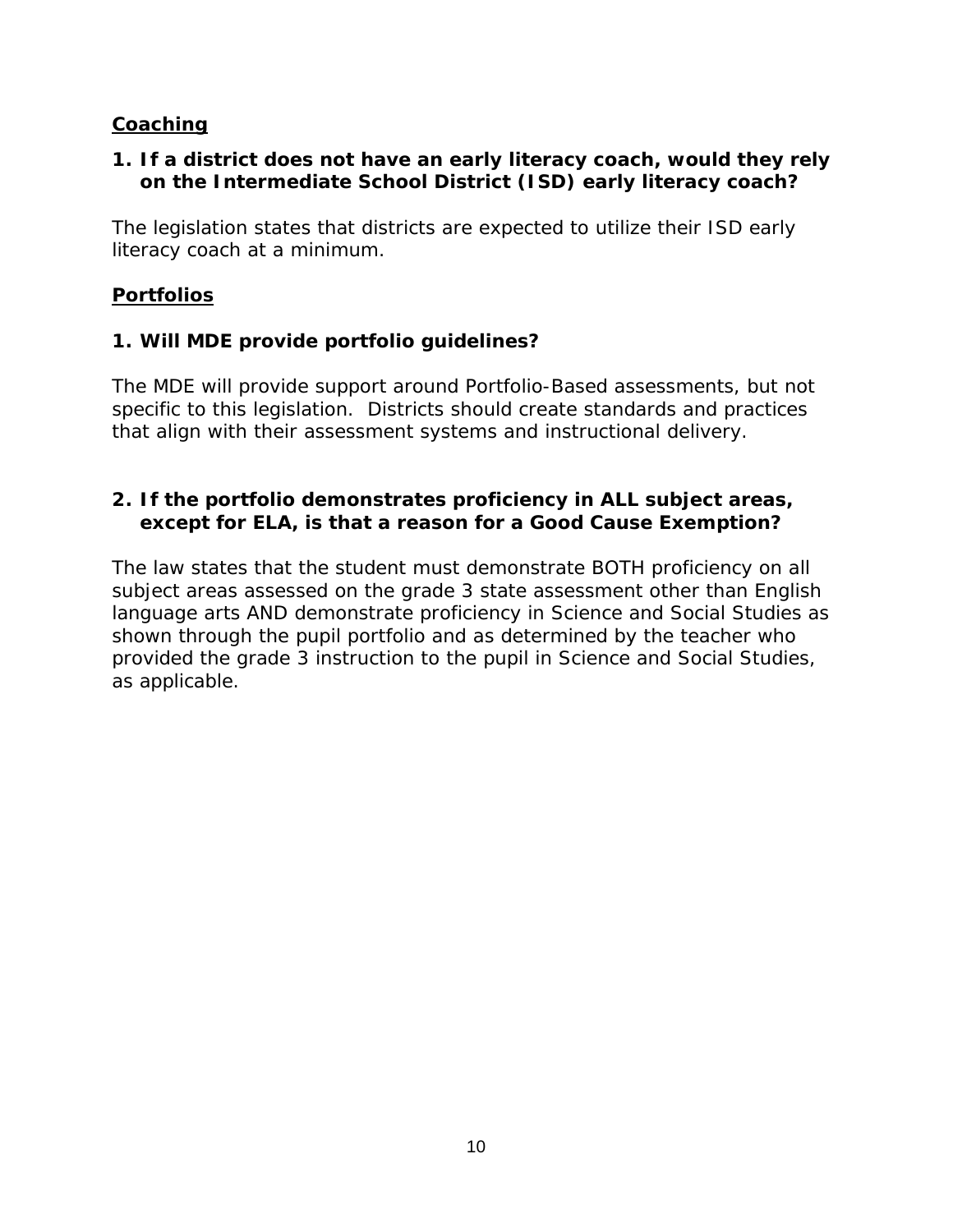# **CEPI**

# **1. What is CEPI?**

CEPI is the acronym for the Center for Educational Performance and Information [\(http://www.michigan.gov/cepi/\)](http://www.michigan.gov/cepi/). This is the agency responsible for collecting, securely managing, and reporting education data in Michigan.

### **2. The law states that a letter will be generated by CEPI notifying parents of their student's performance at least one grade level below on the state assessment. What do we know about this letter and its contents?**

This portion of the law goes into effect in the 2019-2020 school year. There will be more information about the CEPI letter as the 2019-2020 school year approaches. Section 5(d)(i-iv) of this legislation currently outlines what the letter should entail regarding student status. Specific details of this letter have yet to be formalized, though it will address basic criteria for retention or advancement based on assessment data or alternate assessment.

The parent or legal guardian has the right to request a good cause exemption and the parent or guardian must request the exemption within 30 days after the date of the notification of CEPI and must direct the request to the school district or public school academy in which the pupil intends to enroll for grade 4. The parent of legal guardian has a right to request a meeting with the school to discuss the retention requirement and the standards and processes for a good cause exemption.

## **3. What is the required timing for school officials to meet with the parent once they receive the certified letter from CEPI?**

A parent may request a meeting within 30 days of receiving the letter and be notified of student placement at least 30 days prior to the start of the school year.

## **4.** *Will CEPI send letters home to parents/guardians of students with IEPs or 504s? (New question added in August 2017)*

*Beginning the 2019-2020 school year, CEPI is required to send a letter, via certified mail, to parents whose child scored more than one grade level behind on the State Summative Assessment. This letter is sent to all identified students, regardless of disability status. The parent, teacher, or other school personnel will need to initiate the process for a good cause exemption.*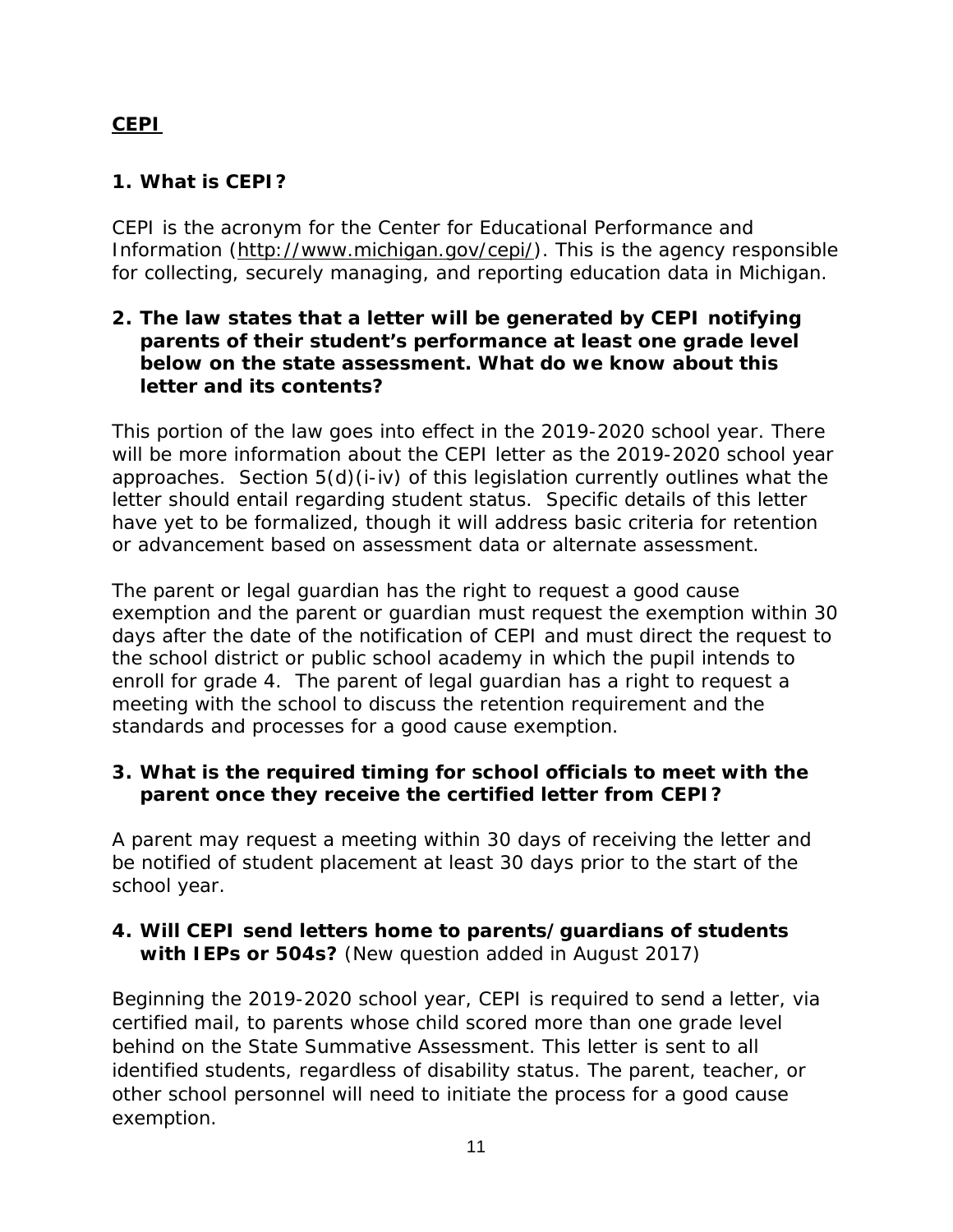## **Good Cause Exemptions**

## **1. Can a teacher other than the student's assigned homeroom teacher advocate for a Good Cause Exemption?**

A parent or guardian, any teacher, the Section 504 coordinator, or any member of the student's Individualized Education Plan (IEP) team can request a Good Cause Exemption. The district superintendent will make a determination in writing of the requested exemption.

## **2. Can schools submit an exemption for their entire special needs population?**

No. Having an Individual Education Plan can be cause for an exemption, but each individual circumstance needs to be considered.

## **3. If a student is promoted based on a Good Cause Exemption, what needs to be done for the student in 4th grade?**

The pupil remains eligible for reading intervention services designed to enable the pupil to achieve proficiency in reading and would be similar to those provided for a student who was retained in grade 3.

## **Promotion to 4th Grade**

### **1. If an end of Grade 3 assessment indicates retention, but services over the summer provide sufficient acceleration as demonstrated at end of summer or beginning of the next school year, can a student be moved at that time?**

Districts and PSAs are encouraged to develop placement policies to provide evidence of competency in grade 3 ELA standards through a pupil portfolio with multiple work samples. Students must demonstrate a grade 3 reading level before being promoted to fourth grade.

### **2. Can a 10-year-old who completed 3rd grade and is enrolling in the district for the first time, but is not at grade level be enrolled in 4th grade?**

A student entering the district for the first time, under 10 years of age and wants to enroll in 4th grade must demonstrate 1 of the following before doing so: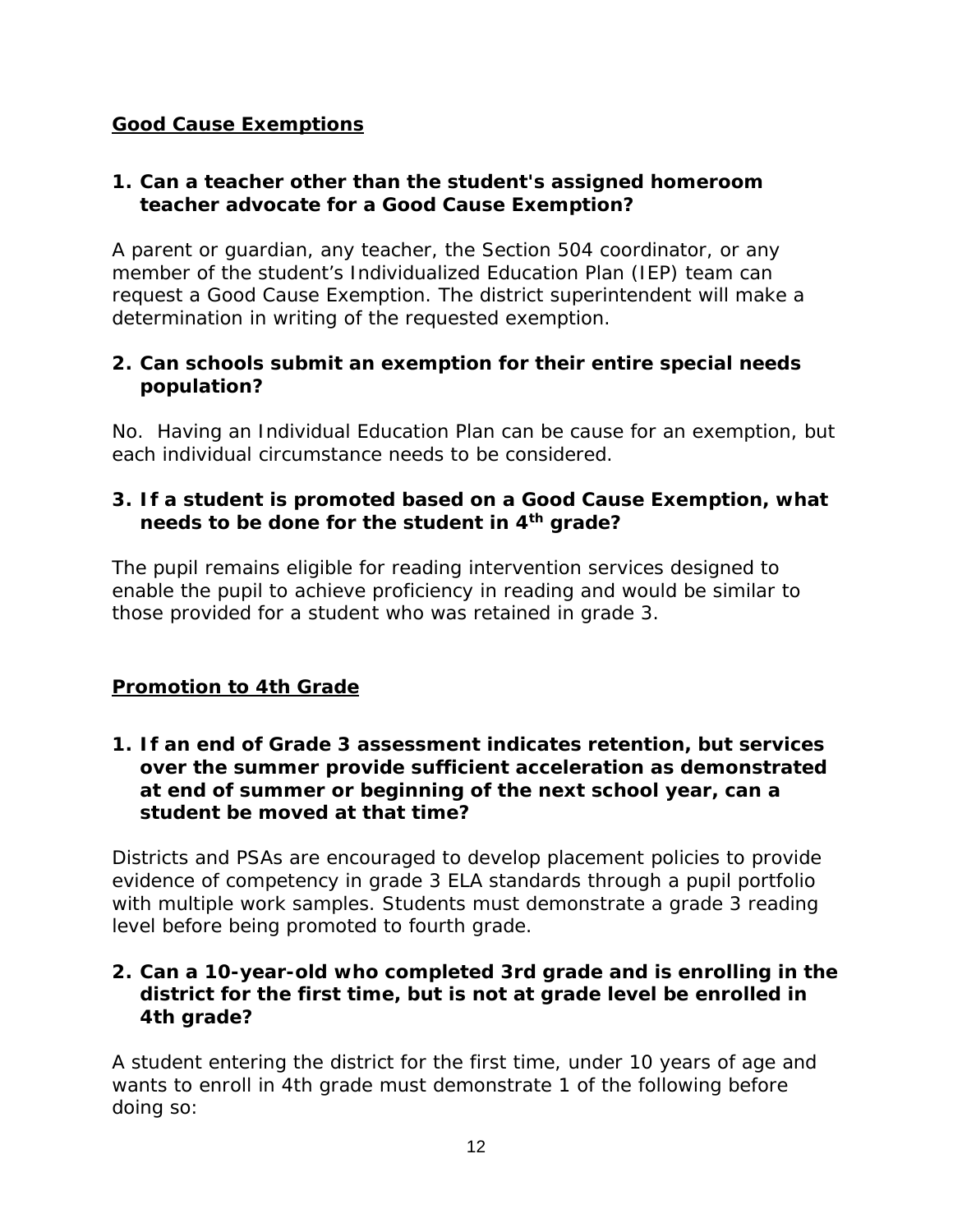- Achieve a grade 3 reading score as determined by the department based on the reading portion of the grade 3 state English language arts assessment.
- Demonstrate a grade 3 reading level through performance on an alternative standardized reading assessment approved by the superintendent of public instruction.
- Demonstrate a grade 3 reading level through a pupil portfolio as evidence by demonstrating competence in all grade 3 state English language arts standards through multiple work samples

For students who are age 10 and older, the student should be placed in an appropriate grade level that supports their learning and will move them toward meeting appropriate standards.

## **3. Is it one year behind in "reading" or "English Language Arts (ELA)"?**

The Michigan Summative Assessment covers all ELA standards including reading, writing, language, and listening.

## **Summer Reading Camps**

### **1. To deliver a summer camp or program, can we partner/collaborate with county library summer programs?**

Yes, the MDE strongly supports the use of appropriate partners in providing supports to students.

### **2. Will Summer Reading Camps be an acceptable use of Title One funds?**

Yes, and the Additional Instructional Time Grant can be used if applicable. Please note that there is a difference between Title I Targeted Assistance and Title I Schoolwide programs. Only specific identified students can participate in Title I interventions in a Targeted Assistance program. All students may participate in Title I interventions in a Schoolwide program.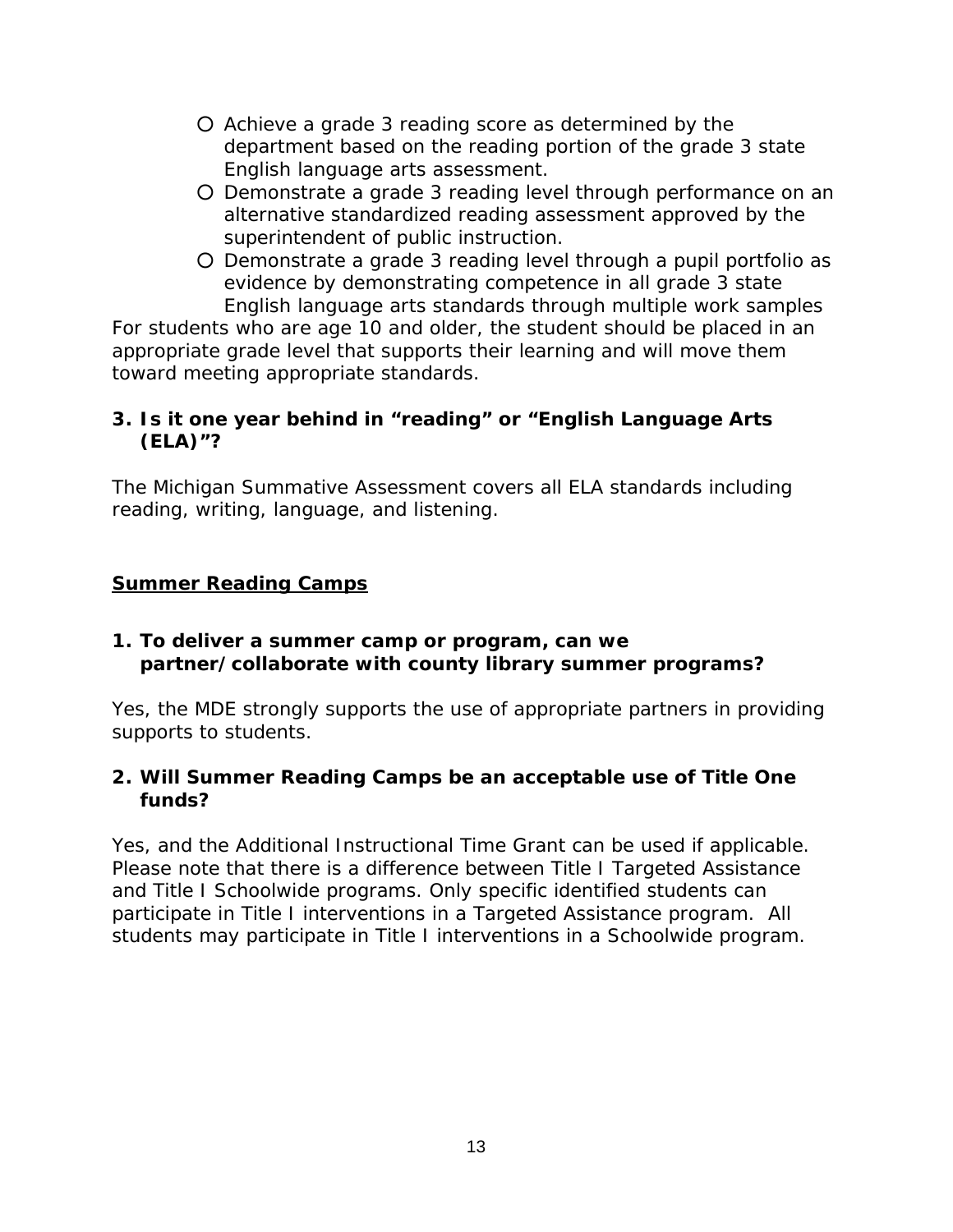# **Every Student Succeeds Act (ESSA) / Title I Connections**

### **1. How does the new reading law interplay with ESSA/Title I requirements?**

There is not a direct correlation between the Michigan law and the ESSA/Title I requirements, but they are not in opposition to each other either. ESSA does not directly address early literacy - it is much broader. Title I services are based on a comprehensive needs assessment, so if there is a need for reading/literacy interventions, Title I funds could support that work.

## **2. Do the existing Title I supports in districts and schools already, in effect, meet the added instructional time and interventions for students demonstrated deficiencies in reading?**

Currently, Title I funds may be used to support instructional time, if this need is documented in the comprehensive needs assessment. Not all districts may have data that would lead to providing added instructional time or interventions for students demonstrating reading efficiencies. If Title I funds are currently being used for these interventions and the student performance is not showing improvement, then the current initiatives supported by these funds should be reevaluated. It is not recommended to continue implementing initiatives that are not improving student achievement.

### **3. If there are more students demonstrating deficiencies than there are resources to intervene, does a school/district prioritize to serve those with greatest needs first?**

The reading legislation states that any student who exhibits a reading deficiency at any time must be provided with an Individual Reading Improvement Plan within 30 days. This language clarifies that all students demonstrating deficiencies must be served.